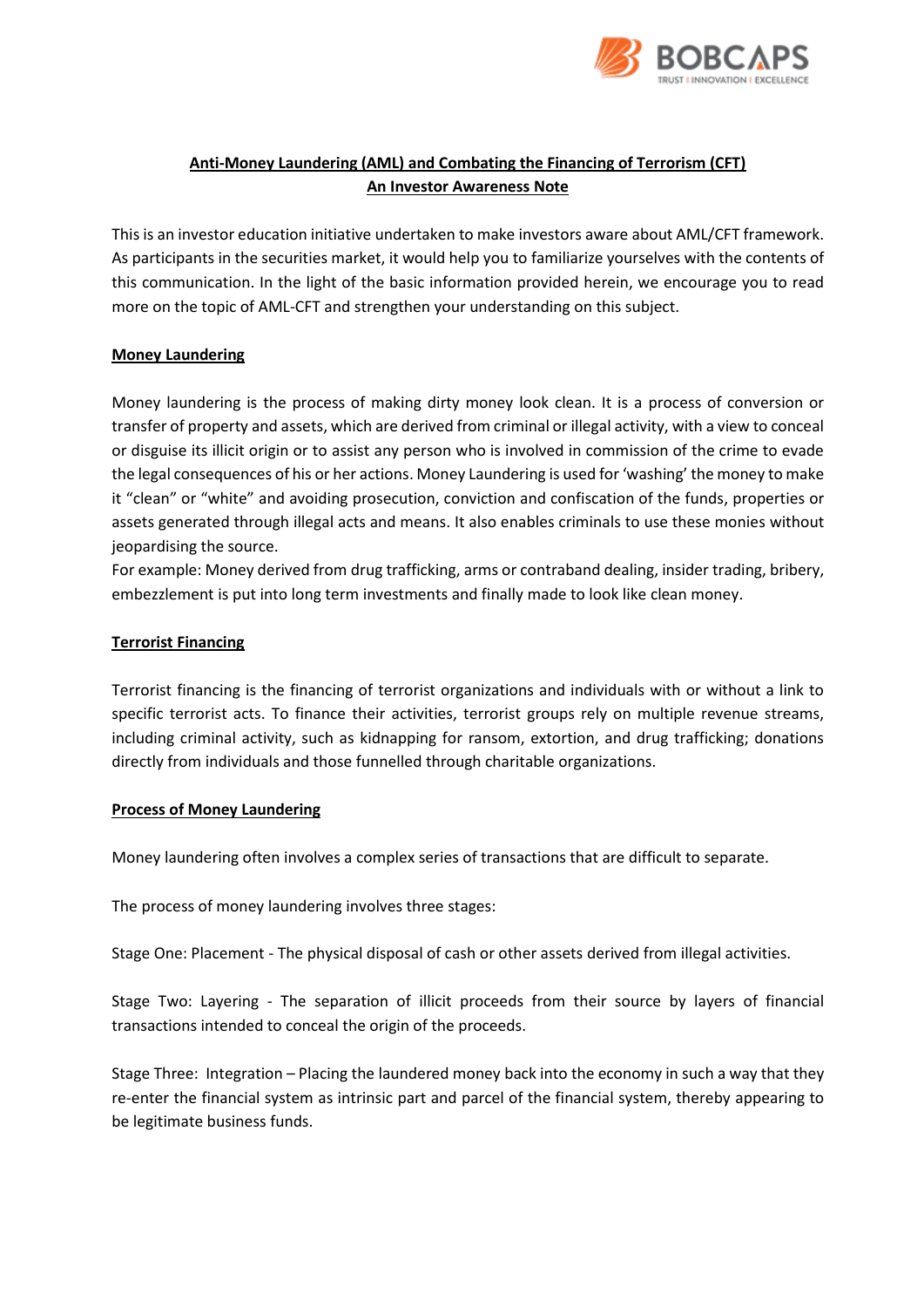

#### **Importance of Anti Money Laundering and Counter-terrorism Financing measures**

The ability to launder the proceeds of criminal activity through the financial systems of the world is vital to the success of criminal operations, and therefore India, as one of the world's emerging financial markets, has an important role to play in combating money laundering.

### **Legal Framework for AML and CFT**

India's Anti-Money Laundering (AML) and Combating the Financing of Terrorism (CFT) framework was introduced in the form of the Prevention of Money Laundering Act, 2002 (PMLA) which was brought into force w.e.f. 1<sup>st</sup> July, 2005.

PMLA is applicable to banks, financial institutions and all SEBI registered intermediaries such as Depository Participants, Stock Brokers, Investment Advisers, Portfolio Managers, Merchant Bankers etc. Bob Caps is a SEBI registered intermediary and hence is required to follow the guidelines issued by SEBI from time to time. Investors may refer SEBI's master circular no. SEBI/ HO/ MIRSD/ DOP/ CIR/ P/ 2019/113 dated October 15, 2019 as amended from time to time, on SEBI's website. (http://www.sebi.gov.in).

#### **Obligations of BoB Caps**

The purpose of implementing AML/CFT measures is to stop criminals and terrorists from abusing the financial system. A vigilant financial system enables the law enforcement to catch criminals and arrest crime by ensuring criminals are unable to effectively use or channelize the funds they make from illicit sources.

As an intermediary, BOB Capital Markets Limited ("BOB Caps") is required to devise and implement various AML and CFT policies like KYC policy, Risk policy, customer identification and due-diligence policy. Proper KYC processes will help BOB Caps to to know and understand its customers and their financial dealings better, which in turn would help Bob Caps manage its risks prudently, to protect the interests of its genuine customers and to ensure good governance.

BOB Caps is required to have a proper screening procedure to ensure that illegitimate money does not enter the securities markets using false identities, false addresses and benami accounts. It is required to follow a risk-based approach, without compromising on due diligence at the time of client registration as well as on an ongoing basis during the lifetime of association with its clients.